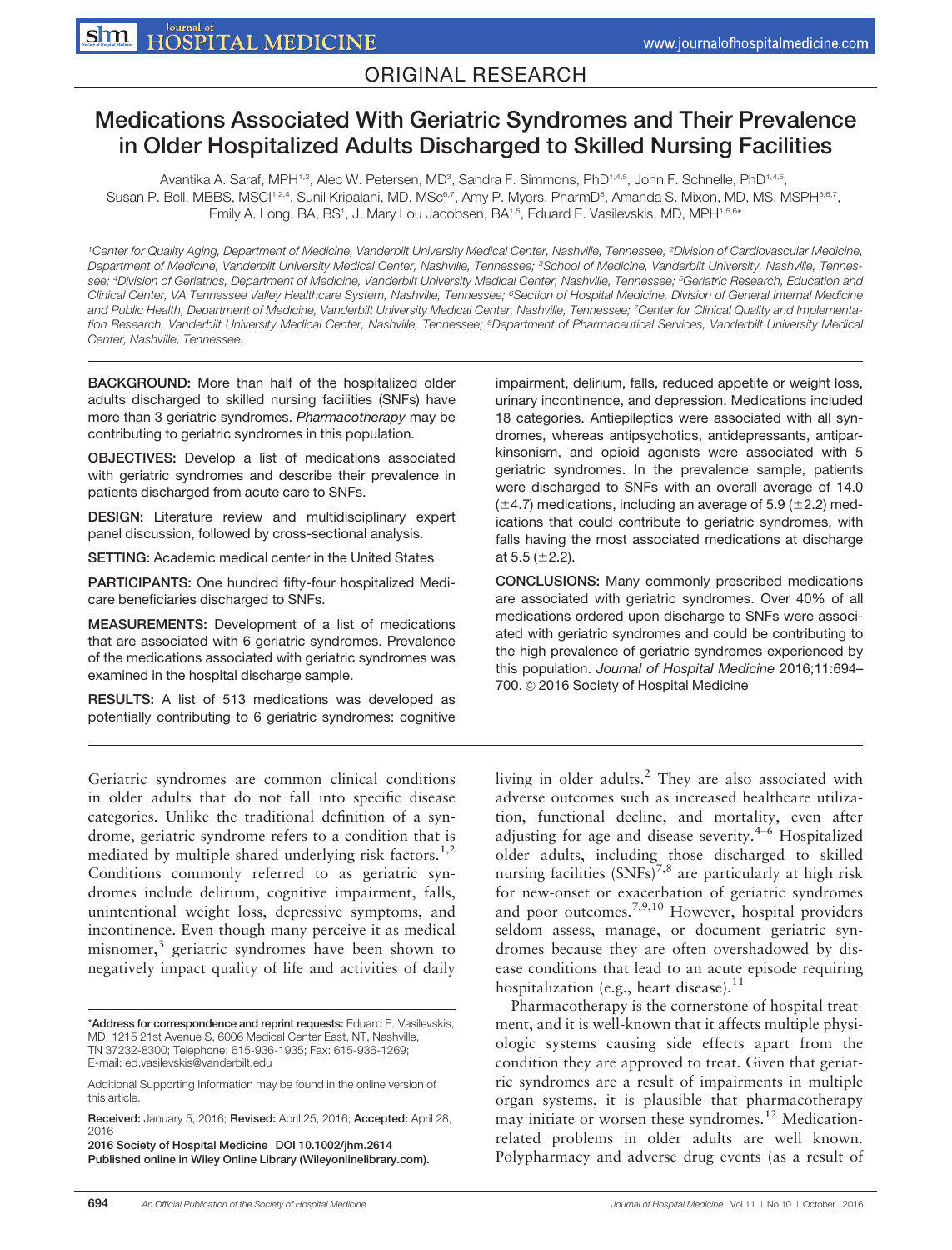drug-drug/disease interactions and changes in pharmacokinetics and pharmacodynamics) are prevalent in multimorbid elderly patients. $13-16$  The prescribing cascade<sup>17</sup> increases the medication burden and may be a contributing factor for geriatric syndromes in hospitalized patients.<sup>18</sup> For instance, laxatives may be prescribed to counteract constipation caused by anticholinergic drugs.

The American Geriatric Society (AGS) Beers  $list^{19,20}$ and similar criteria<sup>21</sup> provide excellent resources to identify medications with potentially harmful interactions or adverse effects in older adults. Although these lists include medicines associated with a specific geriatric syndrome, they were not developed to explicitly link medicines across multiple geriatric syndromes, regardless of indication or appropriateness. For example, medications that effect important geriatric syndromes like unintentional weight/appetite loss, depression, and urinary incontinence are not extensively covered. In addition, disease-appropriate medications (eg, b-blockers for systolic heart failure), that may be associated with a geriatric syndrome (eg, falls) are not included; however, they may be important to consider for a patient and clinician who are weighing the disease benefits compared to the geriatric syndrome-related risks. Finally, the AGS 2015 Beers criteria panel mentions the limitation that many medication associations may be excluded because older adults are less represented in clinical trials. $20$  Clinicians are currently limited in identifying medications potentially contributing to a broad set of geriatric syndromes in their patients without a specific list of medications associated with geriatric syndromes  $(MAGS).$ <sup>20</sup>

In response to this gap, identifying these medications is important and should be a starting point in efforts toward prevention and treatment of geriatric syndromes. The 2 main objectives of this study were to first identify medications that may meaningfully contribute to 6 geriatric syndromes and subsequently describe the frequency of these medications in a population transitioning from acute care to post–acute care to highlight the need and potential impact of such a list.

## METHODS

This study included 2 phases that aligned with our 2 primary objectives. Phase 1 involved identifying medications associated with 6 geriatric syndromes, and phase 2 included a cross-sectional analysis of the prevalence of these medications in a sample of patients discharged to SNFs.

### Phase 1: Development of the MAGS List

Figure 1 depicts the underlying conceptual model and approach that was used in phase 1. The interaction between the patient factors and medication leads to polypharmacy that contributes to geriatric syndromes and additional adverse outcomes. As a starting point for mitigating geriatric syndromes, we used an iterative analytical process to identify a list of medications associated with the following geriatric syndromes that were documented to be highly prevalent in patients discharged to SNFs: cognitive impairment, delirium, falls, unintentional weight and/or appetite loss, urinary incontinence, and depression.<sup>8</sup> To be inclusive and sensitive, our approach differed from traditional systematic reviews, and in fact was meant to bring together much of the established systematic literature about disparate geriatric syndromes in 1 place, because patients often do not experience a geriatric syndrome in isolation, but rather experience multiple geriatric syndromes.<sup>8</sup> The MAGS list had 3 main inclusion criteria (Figure 1): (1) evidence in the published literature (systematic reviews, cohort studies, randomized clinical trials) that the medication is related to the syndrome, (2) expert panel opinion, and (3) drug databases (Lexicomp Online database<sup>22</sup> and/ or US Food and Drug Administration [FDA]– approved package inserts). $23$  We generated an initial list of medications based on these 3 main criteria to identify medications with significant associations to each geriatric syndrome. The list was further expanded and vetted using an iterative review of each medication list as it related to each geriatric syndrome through a series of group meetings focused around each geriatric syndrome. Following further discussion, we obtained agreement among all team members for medications included in the final list. For each geriatric syndrome, we excluded medications from consideration if they were used to treat the same geriatric syndrome (eg,  $\alpha$ -adrenergic blockers used to treat incontinence in men were listed as associated with incontinence only in women). We classified medications according to the Established Pharmacologic Class available at the FDA website. We also compared our final MAGS list with the 2015 AGS Beer's  $list^{20}$ by identifying medications that were related to the 6 geriatric syndromes. This included Beers<sup>20</sup>-cited rationale of anticholinergic, extrapyramidal symptoms, orthostatic hypotension (eg, falls), high-risk adverse central nervous system effects, sedating, cognitive decline (eg, antipsychotics), delirium, falls, fractures, incontinence, and gastrointestinal (eg, nausea, vomiting). Specifically, we assessed whether the medications were included as inappropriate by the AGS Beers 2015<sup>20</sup> list and also whether they documented the syndrome association for that medication.

#### Phase 2: Prevalence of MAGS in Hospitalized Older Adults Discharged to SNFs Sample

We next applied the MAGS list to a convenience sample of hospitalized patients discharged to SNFs to assess the prevalence of MAGS in this sample, and also to compare with the prevalence of Beers criteria<sup>20</sup>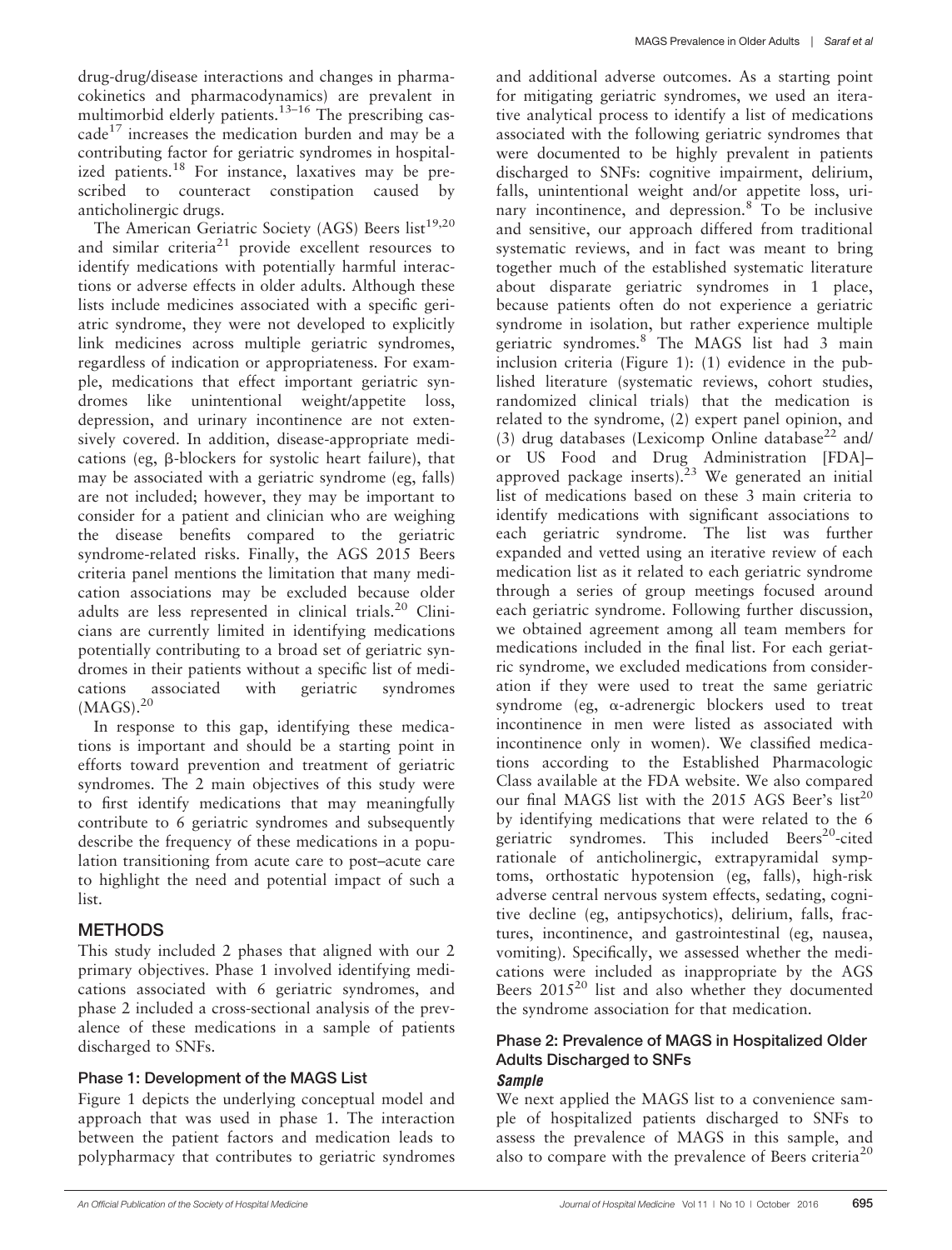

FIG. 1. Conceptual model and approach for development of the medication associated with geriatric syndromes (MAGS) list (phase 1).

medications. Our sample was selected from data collected as part of a quality-improvement project to reduce hospital readmissions in patients discharged to SNFs. The larger study enrolled a total 1093 medical and surgical patients who had Medicare insurance eligibility and were discharged from 1 large university hospital to 23 area SNFs from January 17, 2013 through July 31, 2014. The university institutional review board waived the requirement for written consent. For the purpose of this substudy. we selected the first 154 patients with complete chart abstraction (approximately 15% of the total) as a convenience sample.

#### Data Analysis

We applied descriptive statistics to summarize demographic and clinical characteristics of the convenience sample. To understand potential selection biases that could have resulted by the convenience sampling, we compared participant characteristics of the convenience sample ( $N = 154$ ) with the characteristics of the remaining participants of the larger study ( $N = 939$ ) using independent sample t tests and  $\chi^2$  tests for continuous and categorical measures, respectively. We applied the MAGS list and the AGS 2015 Beers criteria<sup>20</sup> for the sample of 154 and identified the medica-

tions associated with each of the 6 geriatric syndromes from the discharge medication lists completed by hospital clinical pharmacists. For each patient, we identified both scheduled and PRN (pro re nata, or as needed) medications associated with each geriatric syndrome. Thereafter, we determined whether the discharge list contained at least 1 medication associated with a geriatric syndrome per the MAGS list and the AGS Beers 2015 criteria, $2^{0}$  and the percentage of overall medications that were part of the MAGS and Beers lists. Data were aggregated using means and standard deviations across syndromes (ie, number of discharge medications per syndrome per patient) along with the percentage of patients with 1 or more medications related to a specific syndrome and the percentage of medications that were MAGS. All analyses were performed using the SPSS statistical package (IBM SPSS Statistics for Windows, version 23.0; IBM, Armonk, NY).

## RESULTS

### Phase 1: MAGS List

The iterative process applied in this analysis generated a list of 513 medications associated with the 6 geriatric syndromes. The list of medications related to each syndrome and the corresponding rationale and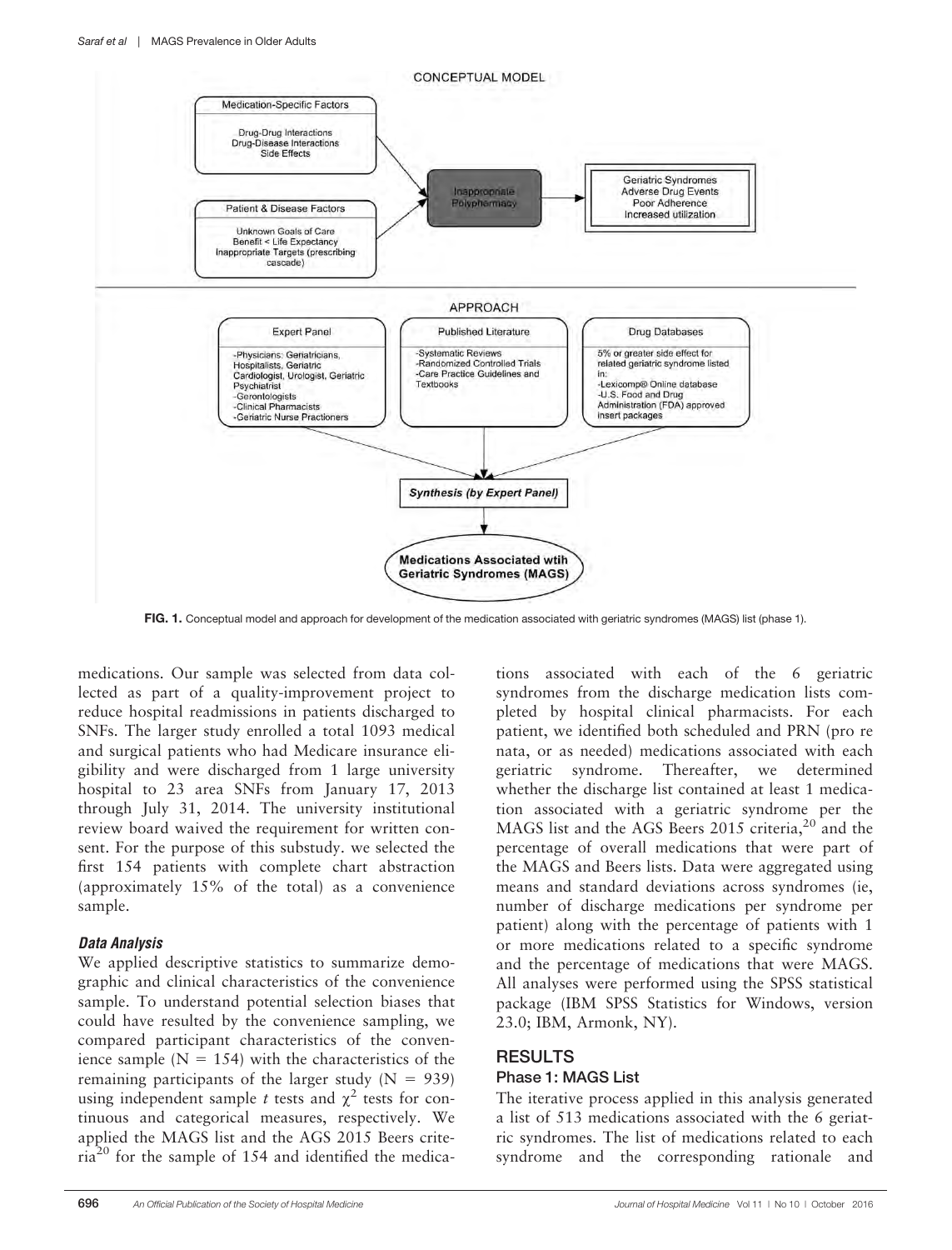| Major Medication<br>Category                                     | Delirium | Cognitive<br>Impairment | Falls | Unintentional<br>Weight and<br>Appetite Loss | Urinary<br>Incontinence | Depression | Drug Class/Drug Within Each Category                                                                                                                                                                                                                                                                                |
|------------------------------------------------------------------|----------|-------------------------|-------|----------------------------------------------|-------------------------|------------|---------------------------------------------------------------------------------------------------------------------------------------------------------------------------------------------------------------------------------------------------------------------------------------------------------------------|
| Antipsychotics                                                   |          |                         | ✓     |                                              |                         | √          | Atypical and typical antipsychotics, buspirone                                                                                                                                                                                                                                                                      |
| Antidepressants                                                  |          |                         |       | √                                            |                         |            | Tricyclic and tetracyclic antidepressants, serotonin reuptake inhibitors,<br>serotonin and norepinephrine reuptake inhibitor, aminoketone                                                                                                                                                                           |
| Antiepileptics                                                   |          |                         | √     | √                                            |                         | √          | Antiepileptics, mood stabilizers, barbiturates                                                                                                                                                                                                                                                                      |
| Antiparkinsonism                                                 |          |                         |       |                                              |                         |            | Aromatic amino acid decarboxylation inhibitor and catechol-o-methyltransferase<br>inhibitor, catecholamine-depleting sympatholytic, catechol-o-methyltransferase<br>inhibitor, dopaminergic agonist, ergot derivative, monoamine oxidase inhibitor,<br>nonergot dopamine agonist,                                   |
| Benzodiazapines                                                  |          |                         |       |                                              |                         |            | Benzodiazapines only                                                                                                                                                                                                                                                                                                |
| Nonbenzodiazepine<br>hypnotics                                   |          |                         |       |                                              |                         |            | Benzodiazepine analogs, nonbenzodiazepine hypnotics, tranquilizers,<br>$\gamma$ -aminobutyric acid A receptor agonist                                                                                                                                                                                               |
| Opioid agonists                                                  |          |                         |       |                                              |                         |            | Full or partial opioid agonists, opiates, opioids                                                                                                                                                                                                                                                                   |
| Nonopioid/nonsteroidal<br>anti-inflammatory<br>and/or analgesics |          |                         |       |                                              |                         |            | Nonopioid analgesics, NSAIDs, COX-2 selective inhibitor NSAIDs                                                                                                                                                                                                                                                      |
| Antihypertensives                                                |          |                         |       |                                              |                         |            | Calcium channel blocker, $\beta$ -adrenergic blocker, angiotensin-converting enzyme inhibitor,<br>angiotensin 2 receptor blocker, $\alpha$ -adrenergic blocker, diuretics<br>(loop, potassium sparing, thiazide), nitrate vasodilators, aldosterone blocker                                                         |
| Antiarrhythmic                                                   |          | √                       |       |                                              |                         |            | Antiarrhythmics, cardiac glycosides                                                                                                                                                                                                                                                                                 |
| Antidiabetics                                                    |          |                         |       |                                              |                         |            | Insulin and insulin analogs, sulfonylureas, $\alpha$ -glucosidase inhibitor, amylin analog,<br>biquanide, glinide, GLP-1 receptor agonist, glucagon-like peptide-1 agonist                                                                                                                                          |
| Anticholinergics and/or<br>antihistaminics                       |          |                         |       |                                              |                         |            | Anticholinergics, histamine receptor antagonists, muscarininc antagonists, combined<br>anticholinergics, and histamine receptor antagonists                                                                                                                                                                         |
| Antiemetics<br>Hormone replacement                               |          |                         |       |                                              |                         | J          | Antiemetics, dopaminergic antagonists, dopamine-2 receptor antagonist<br>Corticosteroids, progestin, estrogen, estrogen agonist/antagonist, gonadotropin<br>releasing hormone receptor agonist                                                                                                                      |
| Muscle relaxers                                                  |          | √                       |       |                                              | √                       |            | Muscle relaxers                                                                                                                                                                                                                                                                                                     |
| Immunosuppressants                                               |          |                         |       |                                              |                         |            | Calcineurin inhibitor immunosuppressant, folate analog metabolic inhibitor,<br>purine antimetabolite                                                                                                                                                                                                                |
| Nonopioid cough<br>suppressants<br>and expectorants              |          |                         |       |                                              |                         |            | Expectorant, non-narcotic antitussive, $\sigma$ -1 agonist, uncompetitive<br>N-methyl-D-aspartate receptor antagonist                                                                                                                                                                                               |
| Antimicrobials                                                   |          |                         |       |                                              |                         |            | Macrolide, cephalosporin, penicillin class, rifamycin, non-nucleoside analog reverse<br>transcriptase inhibitor, influenza A M2 protein inhibitor                                                                                                                                                                   |
| <b>Others</b>                                                    |          |                         |       |                                              |                         |            | $\beta$ -3-adrenergic agonist, methylxanthine, cholinesterase inhibitor, interferon $\alpha$ and $\beta$ ,<br>partial cholinergic nicotinic agonist, tyrosine hydroxylase, retinoid, serotonin-1b<br>and serotonin-1d receptor agonist, stimulant laxative, vitamin K antagonist,<br>platelet aggregation inhibitor |

#### TABLE 1. Summary of Medications Associated With Geriatric Syndromes

relevant references for their inclusion is presented in the Supporting Information, Appendix 1, in the online version of this article. Table 1 summarizes these medications across 18 major drug categories. Antiepileptics were linked to all 6 geriatric syndromes, whereas antipsychotics, antidepressants, antiparkinsonism, and opioid agonists were associated with 5 syndromes. Ten of the 18 categories were associated with 3 geriatric syndromes—cognitive impairment, delirium, and falls. Four medication categories were associated with only 1 syndrome. Nonopioid/nonsteroidal antiinflammatory and/or analgesics and nonopioid cough suppressant and expectorant medications were associated with falls syndrome only. Hormone replacement medications were associated with depression only, and immunosuppressants were associated with unintentional weight and appetite loss only.

Approximately 58% of the medications overlapped with the AGS 2015 Beer's Criteria<sup>20</sup> irrespective of whether the specific syndrome association was stated in the rationale.<sup>20</sup> Medications that overlapped were mostly in the delirium, cognitive impairment, and falls category with only a few overlaps in depression, unintentional weight loss, and urinary incontinence lists (see Supporting Information, Appendix 1, in the online version of this article).

### Phase 2: Prevalence of MAGS

Among 154 participants, the mean age was 76.5  $(\pm 10.6)$  years, 64.3% were female, 77.9% were white, and 96.1% non-Hispanic. The median hospital length of stay was 6 days, with an interquartile range of 5 days. The orthopedic service discharged the highest proportion of patients (24%), followed by the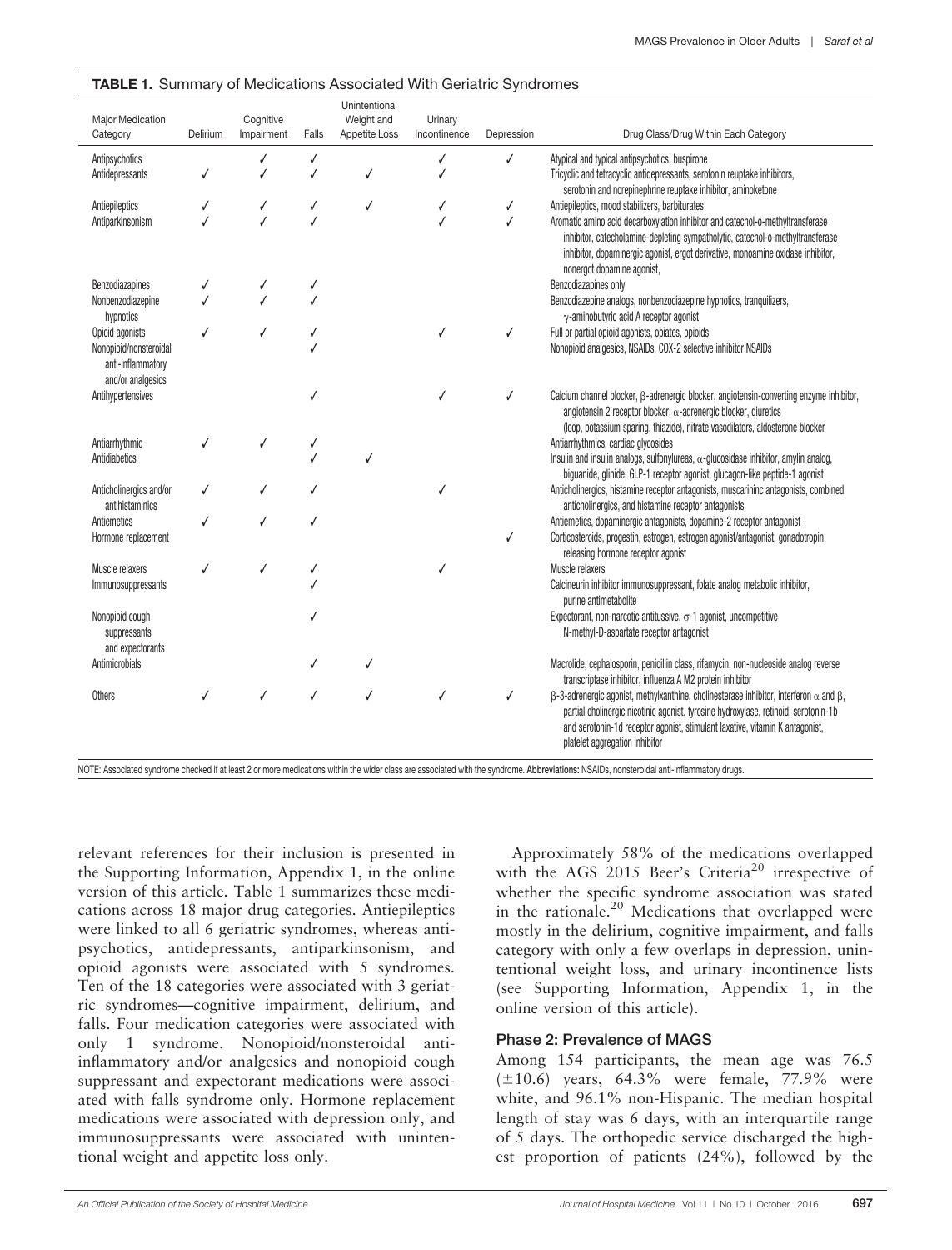geriatrics and internal medicine services, which each discharged 19.5% of the patients (Table 2). The remaining participants of the larger qualityimprovement project  $(N = 939)$  did not significantly differ on these demographic and clinical characteristics except for hospital length of stay, which was shorter in the sample analyzed (see Supporting Information, Appendix 2, in the online version of this article).

Patients were discharged to SNFs with an average of 14.0  $(\pm 4.7)$  medication orders. Overall, 43%  $(\pm 13\%)$  of these discharge medication orders were MAGS. Every patient in the sample was ordered at least 1 medication associated with geriatric syndromes. Multiple MAGS were the norm, with an average of 5.9 ( $\pm$ 2.2) MAGS per patient. MAGS were also the norm, as 98.1% of the sample had medica-

| <b>TABLE 2.</b> Baseline Characteristics for a Sample of |
|----------------------------------------------------------|
| 154 Medicare Insurance–Eligible Patients Dis-            |
| charged to Skilled Nursing Facilities ( $N = 154$ )      |

| <b>Baseline Characteristics</b>              | Mean $(\pm$ SD) or Percent (n) |
|----------------------------------------------|--------------------------------|
| Age, y                                       | $76.5 (\pm 10.6)$              |
| Sex                                          |                                |
| Female                                       | 64.3% (99)                     |
| Race                                         |                                |
| White                                        | 77.9% (126)                    |
| <b>Black</b>                                 | 16.2% (25)                     |
| Unknown                                      | $0.6\%$ (1)                    |
| Declined                                     | $0.6\%$ (1)                    |
| <b>Missing</b>                               | $0.6\%$ (1)                    |
| Ethnicity                                    |                                |
| Non-Hispanic                                 | 96.1% (148)                    |
| Hispanic                                     | $1.3\%$ (2)                    |
| Unknown                                      | $2.6\%$ (4)                    |
| Hospital length of stay, d                   | 7.0 ( $\pm$ 4.2)               |
| Hospital length of stay, d, median (IQR)     | 6.0(5.0)                       |
| No. of hospital discharge medications, count | 14.0 $(\pm$ 4.7)               |
| Discharge service                            |                                |
| Orthopedic service                           | 24.0% (37)                     |
| Geriatric service                            | 19.5% (30)                     |
| Internal medicine                            | 19.5% (30)                     |
| <b>Other</b>                                 | 37.0% (57)                     |

NOTE: Abbreviations: IQR, interquartile range; SD, standard devi

tion orders associated with at least 2 different syndromes.

When the Beer's criteria<sup>20</sup> were applied to the medication orders (instead of the MAGS list), problematic medications appeared less common. Patients had an average of 3.04 ( $\pm$ 1.7) MAGS that were also listed on the AGS 2015 Beer's list,<sup>20</sup> representing an average of 22.3% of all discharge orders.

Table 3 illustrates the average number of medications per patient associated with each syndrome, and the percentage of patients (number in parentheses) discharged with at least 1 medication associated with each syndrome per the MAGS list and the Beers 2015 criteria.<sup>20</sup> For example, per the MAGS list, the syndrome most frequently associated with medications was falls, with patients discharged on an average of 5.5 ( $\pm$ 2.2) medications associated with falls, and 100% of the sample had at least 1 discharge medication associated with falls. Alternatively, the syndrome associated with the lowest frequency of medications was unintentional weight loss (with an average of 0.38 medications per patient), although 36% of these patients had more than 1 discharge medication associated with weight loss. As seen in Table 3, the mean and prevalence of 1 or more medications associated with each of the geriatric syndromes as identified by the Beers  $2015$  criteria<sup>20</sup> was lower than those identified by the MAGS list developed for this study.

## **DISCUSSION**

An iterative process of evidence review by a multidisciplinary panel resulted in a list of 513 medications associated with 6 common geriatric syndromes. This analysis demonstrated that hospitalized, older patients discharged to SNFs were frequently prescribed MAGS. The rate of prescribing ranged from 100% of patients with a medication associated with falls to 36% for unintentional weight loss. Moreover, an alarming 43% of all medications at hospital discharge were MAGS. For this vulnerable population, the combination of high prevalence of MAGS and high risk of geriatric syndromes emphasize a need to critically

| TABLE 3. Prevalence of Medications Associated With Geriatric Syndromes per MAGS and AGS Beers 2015 Criteria |  |
|-------------------------------------------------------------------------------------------------------------|--|
| in an Older Cohort of Hospitalized Patients Discharged to Skilled Nursing Facilities ( $N = 154$ )          |  |

|                                           |                 | Associated Medications per MAGS List                      | Associated Medications per AGS Beers 2015 Criteria |                                                           |
|-------------------------------------------|-----------------|-----------------------------------------------------------|----------------------------------------------------|-----------------------------------------------------------|
| Geriatric Syndromes                       | Mean $\pm$ SD   | Percentage of Patients Receiving<br>>1 Related Medication | Mean $\pm$ SD                                      | Percentage of Patients Receiving<br>>1 Related Medication |
| Cognitive impairment                      | $1.8 (\pm 1.2)$ | 84.4% (130)                                               | $1.6 (\pm 1.2)$                                    | 78.6% (121)                                               |
| <b>Delirium</b>                           | $1.4 (\pm 1.1)$ | 76.0% (117)                                               | $1.3 (\pm 1.2)$                                    | 68.2% (105)                                               |
| Falls                                     | $5.5 (\pm 2.2)$ | 100% (154)                                                | $2.6 (\pm 1.6)$                                    | 92.2% (142)                                               |
| Unintentional weight and/or appetite loss | $0.4 (\pm 0.5)$ | 36.3% (56)                                                | $0.1 (\pm 0.3)$                                    | $6.5\%$ (10)                                              |
| Urinary incontinence                      | $1.6 (\pm 1.0)$ | 85.7% (132)                                               | $0.1 (\pm 0.2)$                                    | $5.8\%$ (9)                                               |
| Depression                                | $1.7 (\pm 1.0)$ | 90.9% (140)                                               | $0.0 (\pm 0.0)$                                    | $0.0\%$ (0)                                               |
| All syndromes                             | $5.9 (\pm 2.2)$ | 100% (154)                                                | $3.0 (\pm 1.7)$                                    | 95% (149)                                                 |

NOTE: Abbreviations: AGS, American Geriatric Society; MAGS, Medications Associated With Geriatric Syndromes, SD, standard deviation.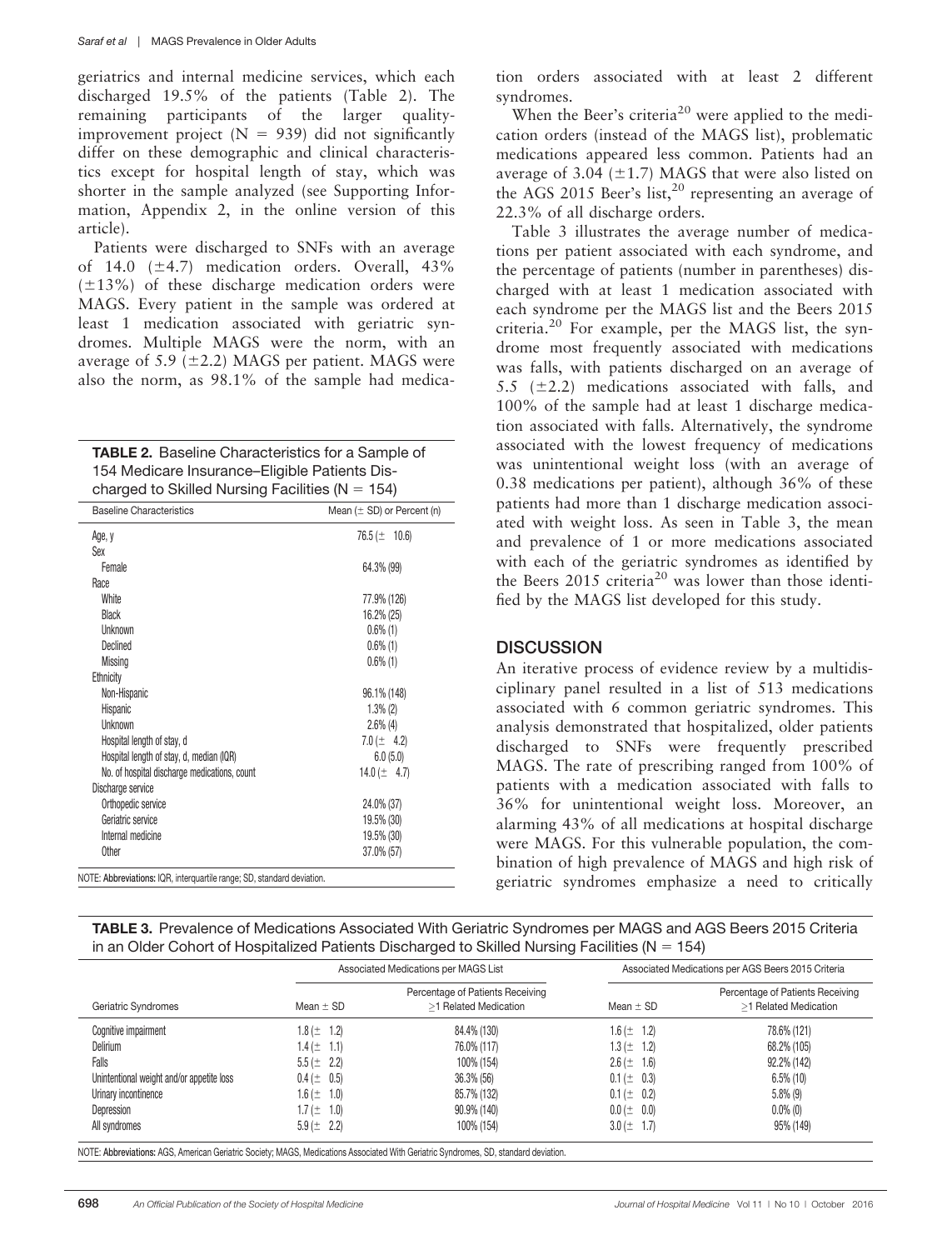review the risks and benefits of MAGS throughout hospitalization and at the time of discharge.

A body of evidence demonstrates that many drugs in a typical older adult regimen have no specific clinical indication, are considered inappropriate, or have uncertain efficacy in the geriatric population. $24-26$ This study builds on the foundational work described in landmark reviews such as the AGS Beers<sup>20</sup> and STOPP/START<sup>21</sup> (Screening Tool of Older Persons' Potentially Inappropriate Prescriptions/Screening Tool to Alert doctors to Right, i.e. appropriate indicated Treatment) criteria. Both of these tools, however, were specifically designed as screening tools to identify medications considered unsafe for older adults under most circumstances and within specific illness states.<sup>19–21</sup> They are most often utilized when starting a medication to avoid acute adverse events. In contrast, the MAGS list was developed to be inclusive of medications that are often appropriate for many medical diagnoses but may also contribute to underlying geriatric syndromes that are more chronic in nature. In addition, inclusion of such medicines increases the sensitivity of screening for medications that can be targeted through patient-centered deprescribing efforts when clinically appropriate.

A major strength of this study is that we bring together evidence across a spectrum of geriatric syndromes commonly experienced by hospitalized elders. In addition to evaluating multiple syndromes, we applied multiple modalities; particularly the use of an iterative review process by a multidisciplinary team of experts and using Lexicomp and FDA insert packages for linking medications to specific geriatric conditions. The inclusion criteria were broadened beyond single sources of evidence in an effort to capture a comprehensive list of medications. As a result, the MAGS list can be implemented as a screening tool for deprescribing interventions and assessing medication appropriateness to address individual or clusters of geriatric syndromes within a patient.

In addition to expanding this knowledge base, clinical relevance of the MAGS list is highlighted by its application to a sample of hospitalized older adults discharged to SNFs, a cohort known to experience geriatric syndromes. In fact, 43% of patients' medications at hospital discharge were MAGS. Importantly, due to the cross-sectional nature of this study, we cannot be certain if the medication caused or potentiated each of the geriatric syndromes. However, hospitals and SNFs are devoting major resources toward reduction of falls, avoidance of urinary catheter use, and reduction of preventable readmissions. These efforts can be complemented by considering the number of medications associated with falls, urinary incontinence, and overall MAGS burden. The striking prevalence of MAGS demonstrates a rigorous need to weigh the risks and benefits of these medications. Above all, the intent of this study is not to propose that any MAGS be reflexively stopped, but rather that the MAGS list should facilitate a holistic approach to care for the complex older adult. For example, standard therapies such as gabapentin may be appropriate for treating neuralgic pain but may also contribute to falls and urinary incontinence. Thus, alternative pain treatments could be selected in place of gabapentin for a 75-year old patient who is experiencing recurrent falls and increasing incontinence. Therefore, the MAGS list enables a patient-provider discussion wherein medications' therapeutic benefits can be weighed against risks posed by specific clusters of geriatric syndromes, potential impact on quality of life, and consistency with goals of care.

This study has some limitations. First, although we examined a broad number of geriatric syndromes, several other geriatric syndromes experienced by hospitalized older adults were not addressed including: fecal incontinence, insomnia, and functional impairment. These syndromes were intentionally excluded from the study a priori due to reasons of feasibility and scope. Second, unlike the Beer's 2015 criteria, the MAGS list does not sub-classify associations of medications with geriatric syndromes for patients with specific diseases (eg, heart failure). In fact, our MAGS list included medications often indicated in treating these diagnoses. A clinician must work with the patient to weigh the disease-specific benefits of some medications with the potential effect on geriatric syndrome symptoms and outcomes. Third, the instrument has a very high sensitivity, which was intended to generate an inclusive list of medications that enables providers to weigh risks of geriatric syndromes with the intended indication benefit. The objective is not to use this list as a reflexive tool but rather help clinicians identify a starting point to address geriatric syndromes in their patients to make patient-centered medication decisions. Although the MAGS list is intentionally large (sensitive), the advent of advanced bioinformatics can enable MAGS to be assessed in the future for both clinical and research purposes. Fourth, FDA insert packages and Lexicomp databases report anything experienced by the patient while on the particular medication, but it might not necessarily imply a causative link. The high use of MAGS and the specific geriatric syndrome may coexist due to the high prevalence and interplay of multimorbidity, polypharmacy, and geriatric syndromes in this population. Last, the list was developed by expert panel members predominantly from a single institution, which may introduce bias. Despite these limitations, the prevalence of these medications in a sample of patients transitioning from acute to post–acute care highlights the utility of the MAGS list in future clinical research and quality improvement endeavors.

In conclusion, the MAGS list provides a comprehensive and sensitive indicator of medications associated with any of 6 geriatric syndromes regardless of